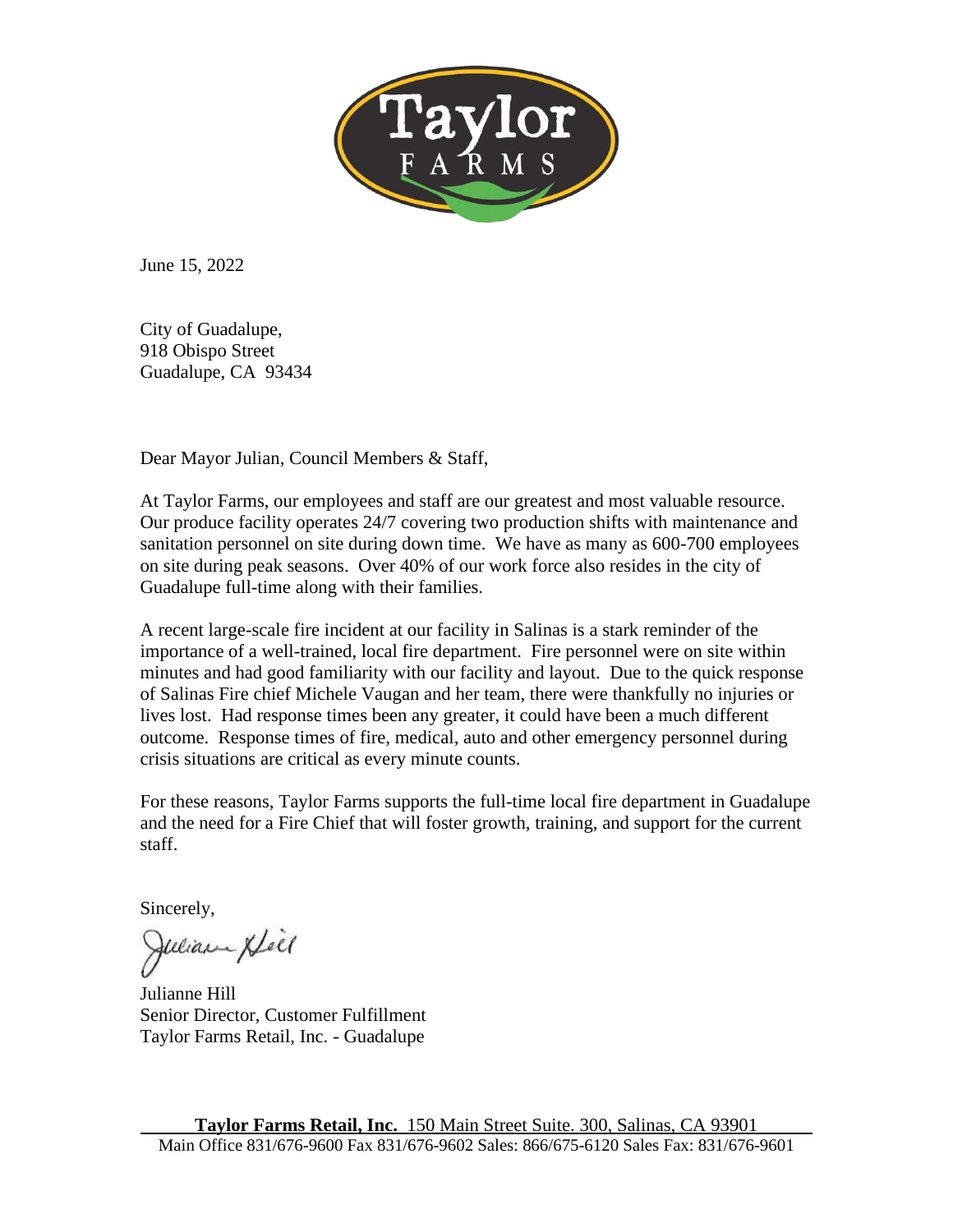## Juana Escobar

| From:<br>Sent:<br>To:<br>$Cc$ :<br>Subject: | Ariston Julian <ariston.julian3@icloud.com><br/>Wednesday, June 15, 2022 4:19 PM<br/>Todd Bodem; Phil F Sinco; Michael Cash<br/>Juana Escobar<br/>Fwd: LeRoy Park Budget-Goal Setting Meeting---Please Read this Email at Tonight's<br/>Meeting and Give Copy's to the Council</ariston.julian3@icloud.com> |
|---------------------------------------------|-------------------------------------------------------------------------------------------------------------------------------------------------------------------------------------------------------------------------------------------------------------------------------------------------------------|
| <b>Follow Up Flag:</b>                      | Follow up                                                                                                                                                                                                                                                                                                   |
| <b>Flag Status:</b>                         | Flagged                                                                                                                                                                                                                                                                                                     |

Hello:

Forwarding a note as requested by Mr. Alvarez. Looks like you all and others, have received this note.

Thanks,

Ariston Julian, Mayor **City of Guadalupe** 918 Obispo Street Guadalupe, CA. 93434 ariston.julian3@me.com 805-868-5933

Begin forwarded message:

From: Lupe Alvarez <guadalupealvarez@msn.com> Subject: LeRoy Park Budget-Goal Setting Meeting---Please Read this Email at Tonight's Meeting and Give Copy's to the Council Date: June 15, 2022 at 3:59:01 PM PDT

To: Ariston Julian <ariston.julian3@icloud.com>, Todd Bodem <tbodem@ci.guadalupe.ca.us> Cc: "cityclerk@ci.guadalupe.ca" <cityclerk@ci.guadalupe.ca>, Shannon Sweeney <ssweeney@ci.guadalupe.ca.us>, "smlarry@aol.com" <smlarry@aol.com>, Juana Merino <juana@ci.guadalupe.ca.us>

Honorable Mayor Ariston and Councilmembers,

First, I would like to congratulate the Mayor and City Council on completing the first phase of LeRoy Park, and its Grand Re-Opening with Congressman Salud Carbajal, State Senator Limon, Supervisors Lavagnino and Hartman, Tom Brandeberry, and all others in attendance, especially